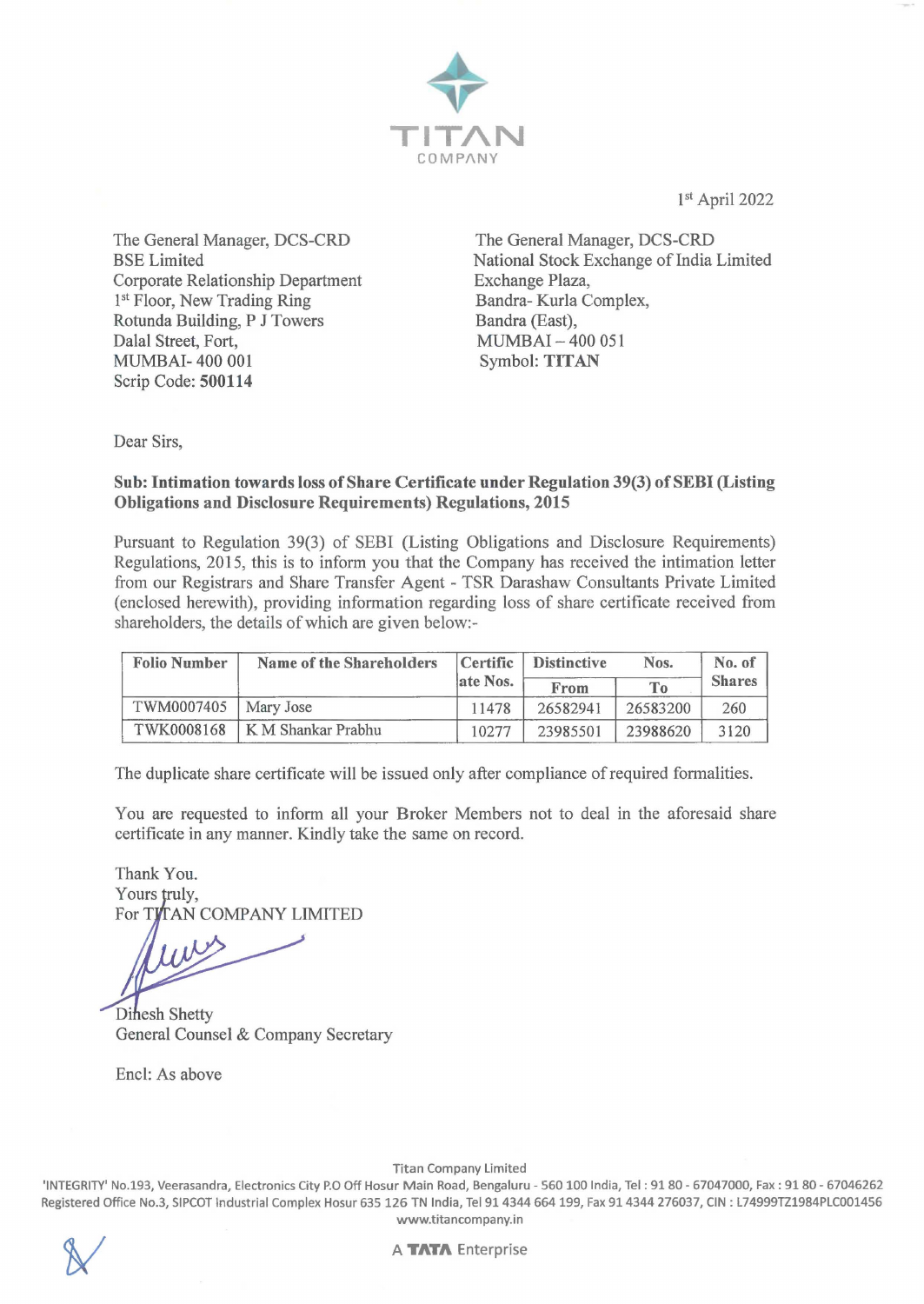

**National Stock Exchange of India Ltd. Date :-01/04/2022 Exchange Plaza Plot No.c-1, G-Block IFB Centre Bandra-Kurla Complex Bandra (East), Mumbai <sup>400051</sup> Maharashtra India**

**Attn : The Secretary of Stock Exchange**

Dear Sir[s]/Madam,

UNIT : Titan Company Limited RE : LOSS OF SHARE CERTIFICATES.

We have to advise you to place the appended Notice regarding loss of Certificate[s] for attention of the Members of the Exchange, with instructions that they communicate to us immediately if they are in <sup>a</sup> position to give us information relating to any transaction or whereabouts of the original certificate[s].

# **This is computer generated letter and does not require signature.**

**TSR DARASHAW CONSULTANTS PRIVATE LIMITED**

(Subsidiary of Link Intime India Private Limited) C-101, <sup>1</sup>st Floor, <sup>247</sup> Park, Lal Bahadur Shastri Marg, Vikhroli (West), Mumbai - <sup>400083</sup> CIN - U74999MH2018PTC307859 Tel.: +91 <sup>22</sup> <sup>6656</sup> <sup>8484</sup> Fax : +91 <sup>22</sup> <sup>6656</sup> <sup>8494</sup> E-mail : [csg-unit@tcplindia.co.in](mailto:csg-unit@tcplindia.co.in) Website : <https://www.tcplindia.co.in>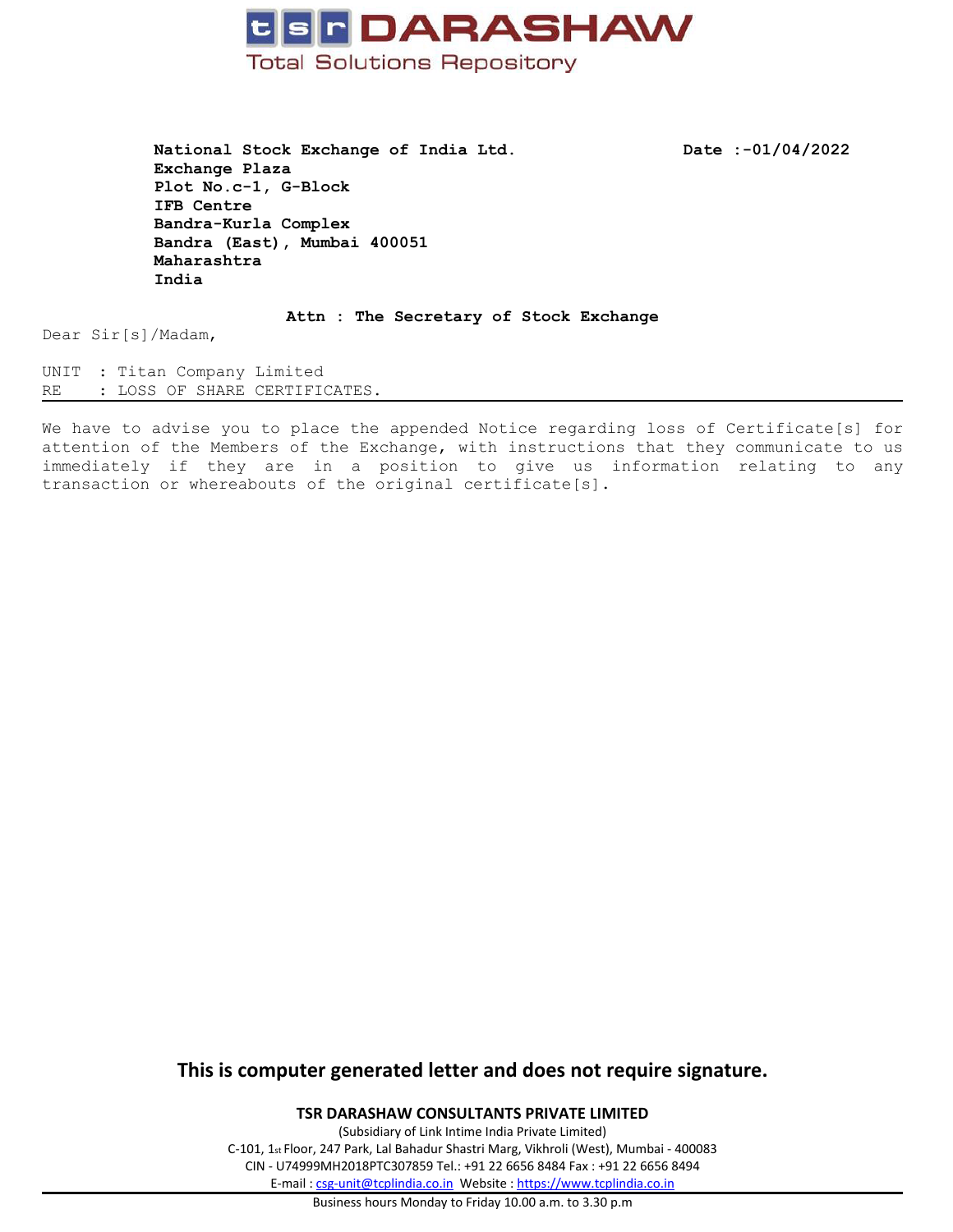

NOTICE is hereby given that the certificate[s] for the under mentioned securities of the Company has / have been lost / mislaid and holder[s] of the said securities has/have applied to the Company to issue duplicate certificate[s]. Any person who has <sup>a</sup> claim in respect of the said securities should lodge such claim with the Company at the Registered Office, within <sup>15</sup> days from this date, else the Company will proceed to issue duplicate certificate[s] without further intimation.

| Folio No.  | Name of the holders (Inc Joint Holders) | Shares of Rs. 1.00/- each | Certificate No. | ' Distinctive Nos. |
|------------|-----------------------------------------|---------------------------|-----------------|--------------------|
| TWM0007405 | <b>MARY JOSE</b>                        | 260                       | 11478           | 26582941-26583200  |
|            |                                         |                           |                 |                    |

**Date :- 01/04/2022**

**Place :- Mumbai**

# **This is computer generated letter and does not require signature.**

**TSR DARASHAW CONSULTANTS PRIVATE LIMITED**

(Subsidiary of Link Intime India Private Limited) C-101, <sup>1</sup>st Floor, <sup>247</sup> Park, Lal Bahadur Shastri Marg, Vikhroli (West), Mumbai - <sup>400083</sup> CIN - U74999MH2018PTC307859 Tel.: +91 <sup>22</sup> <sup>6656</sup> <sup>8484</sup> Fax : +91 <sup>22</sup> <sup>6656</sup> <sup>8494</sup> E-mail : [csg-unit@tcplindia.co.in](mailto:csg-unit@tcplindia.co.in) Website : <https://www.tcplindia.co.in>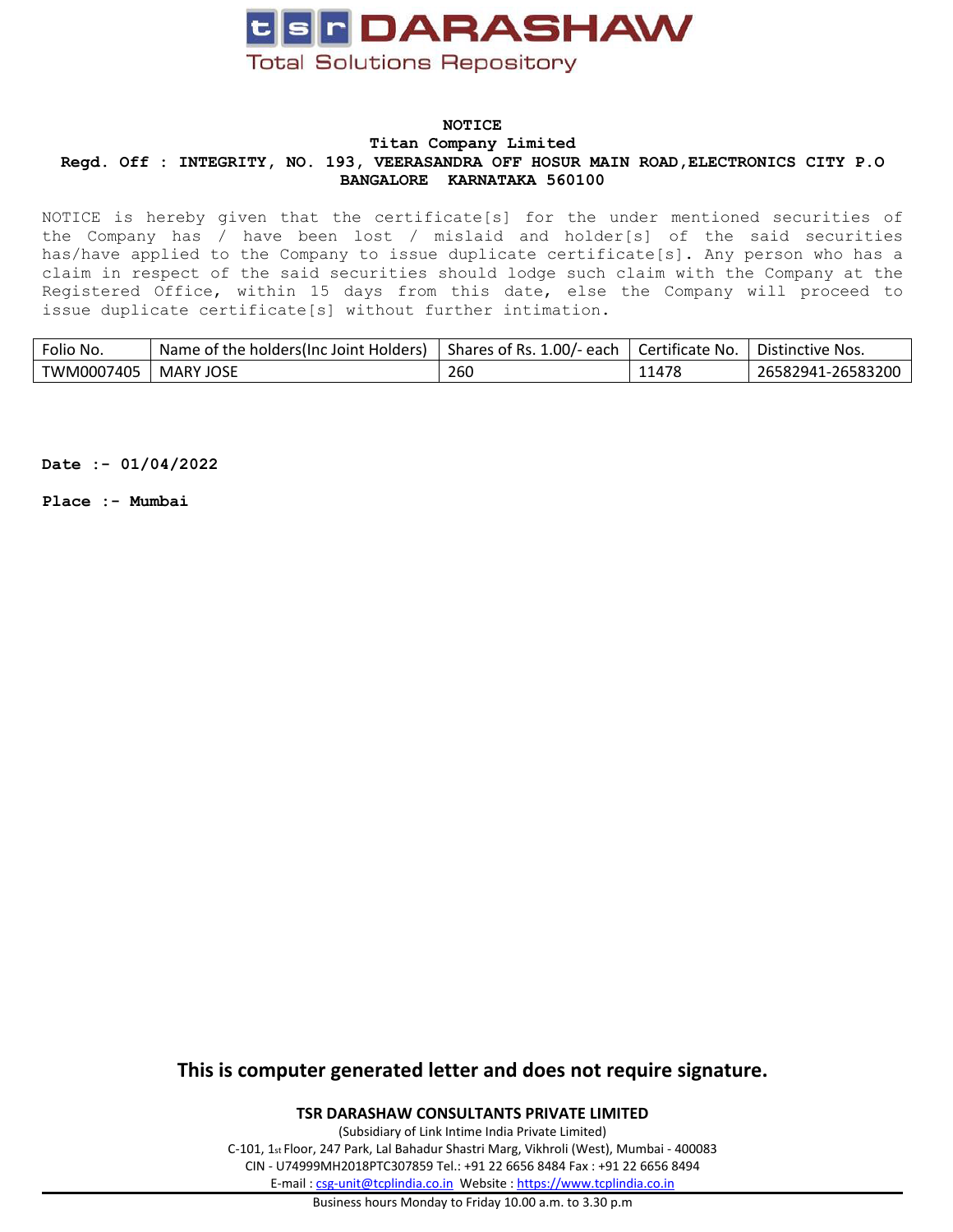

**BSE LIMITED Date :- 01/04/2022 PHIROZE JEEJEEBHOY TOWERS DALAL STREET FORT MUMBAI MAHARASHTRA INDIA 400001**

#### **Attn : The Secretary of Stock Exchange**

Dear Sir[s]/Madam,

UNIT : Titan Company Limited<br>RE : LOSS OF SHARE CERTIFI : LOSS OF SHARE CERTIFICATES.

We have to advise you to put the appended Notice regarding loss of Certificate[s] for attention of the Members of the Exchange, with instructions that they communicate to us immediately if they are in <sup>a</sup> position to give us information relating to any transaction or whereabouts of the original certificate[s].

# **This is computer generated letter and does not require signature.**

**TSR DARASHAW CONSULTANTS PRIVATE LIMITED**

(Subsidiary of Link Intime India Private Limited) C-101, <sup>1</sup>st Floor, <sup>247</sup> Park, Lal Bahadur Shastri Marg, Vikhroli (West), Mumbai - <sup>400083</sup> CIN - U74999MH2018PTC307859 Tel.: +91 <sup>22</sup> <sup>6656</sup> <sup>8484</sup> Fax : +91 <sup>22</sup> <sup>6656</sup> <sup>8494</sup> E-mail : [csg-unit@tcplindia.co.in](mailto:csg-unit@tcplindia.co.in) Website : <https://www.tcplindia.co.in>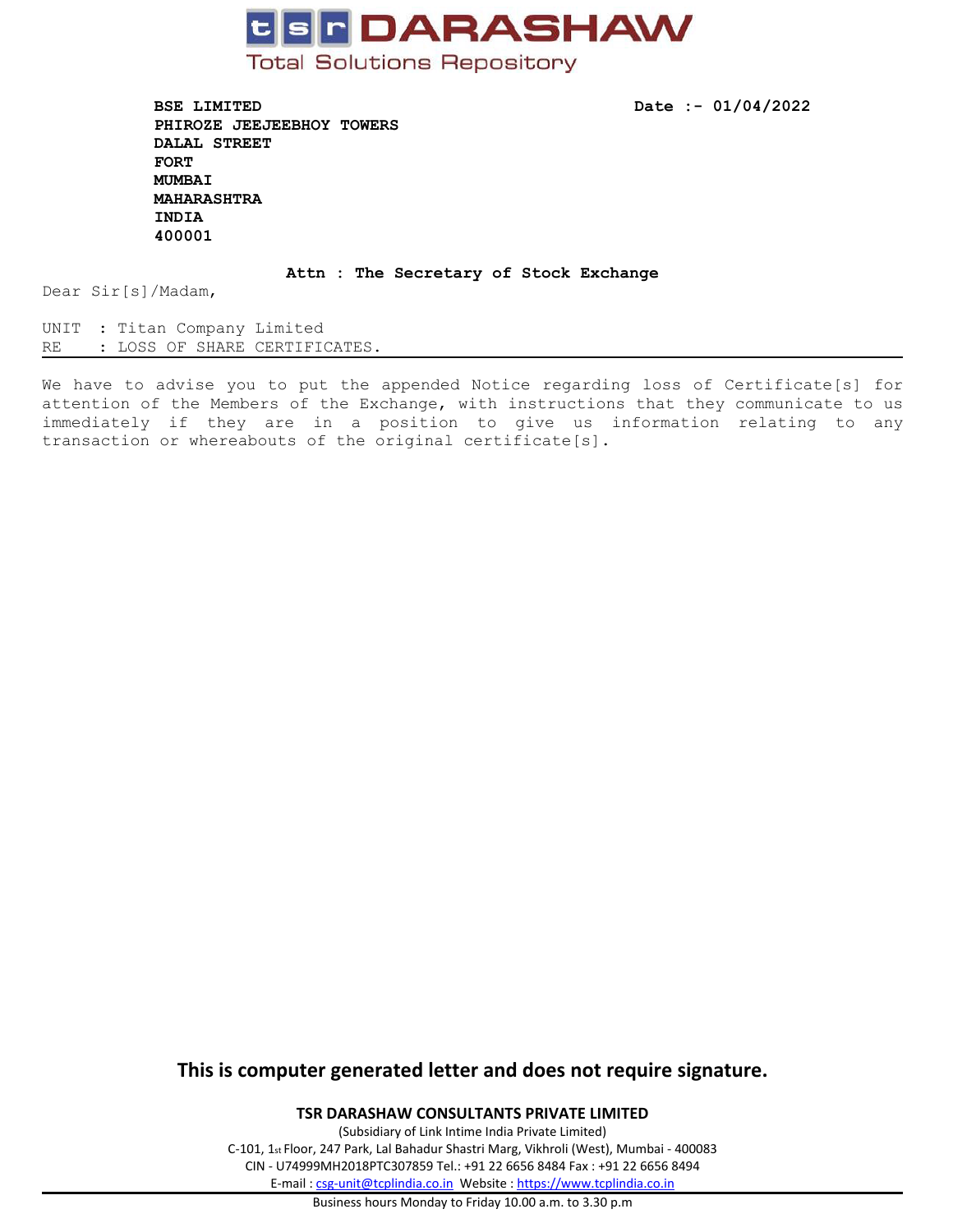

NOTICE is hereby given that the certificate[s] for the under mentioned securities of the Company has / have been lost / mislaid and holder[s] of the said securities has/have applied to the Company to issue duplicate certificate[s]. Any person who has <sup>a</sup> claim in respect of the said securities should lodge such claim with the Company at the Register=ed Office, within <sup>15</sup> days from this date,else the Company will proceed to issue duplicate certificate[s] without further intimation.

| Folio No.  | Name of the holders(Inc Joint Holders) | Shares of Rs. 1.00/- each | Certificate No. | Distinctive Nos.  |
|------------|----------------------------------------|---------------------------|-----------------|-------------------|
| TWM0007405 | MARY JOSE                              | 260                       | 11478           | 26582941-26583200 |
|            |                                        |                           |                 |                   |

**Date :- 01/04/2022**

**Place :- Mumbai**

# **This is computer generated letter and does not require signature.**

**TSR DARASHAW CONSULTANTS PRIVATE LIMITED**

(Subsidiary of Link Intime India Private Limited) C-101, <sup>1</sup>st Floor, <sup>247</sup> Park, Lal Bahadur Shastri Marg, Vikhroli (West), Mumbai - <sup>400083</sup> CIN - U74999MH2018PTC307859 Tel.: +91 <sup>22</sup> <sup>6656</sup> <sup>8484</sup> Fax : +91 <sup>22</sup> <sup>6656</sup> <sup>8494</sup> E-mail : [csg-unit@tcplindia.co.in](mailto:csg-unit@tcplindia.co.in) Website : <https://www.tcplindia.co.in>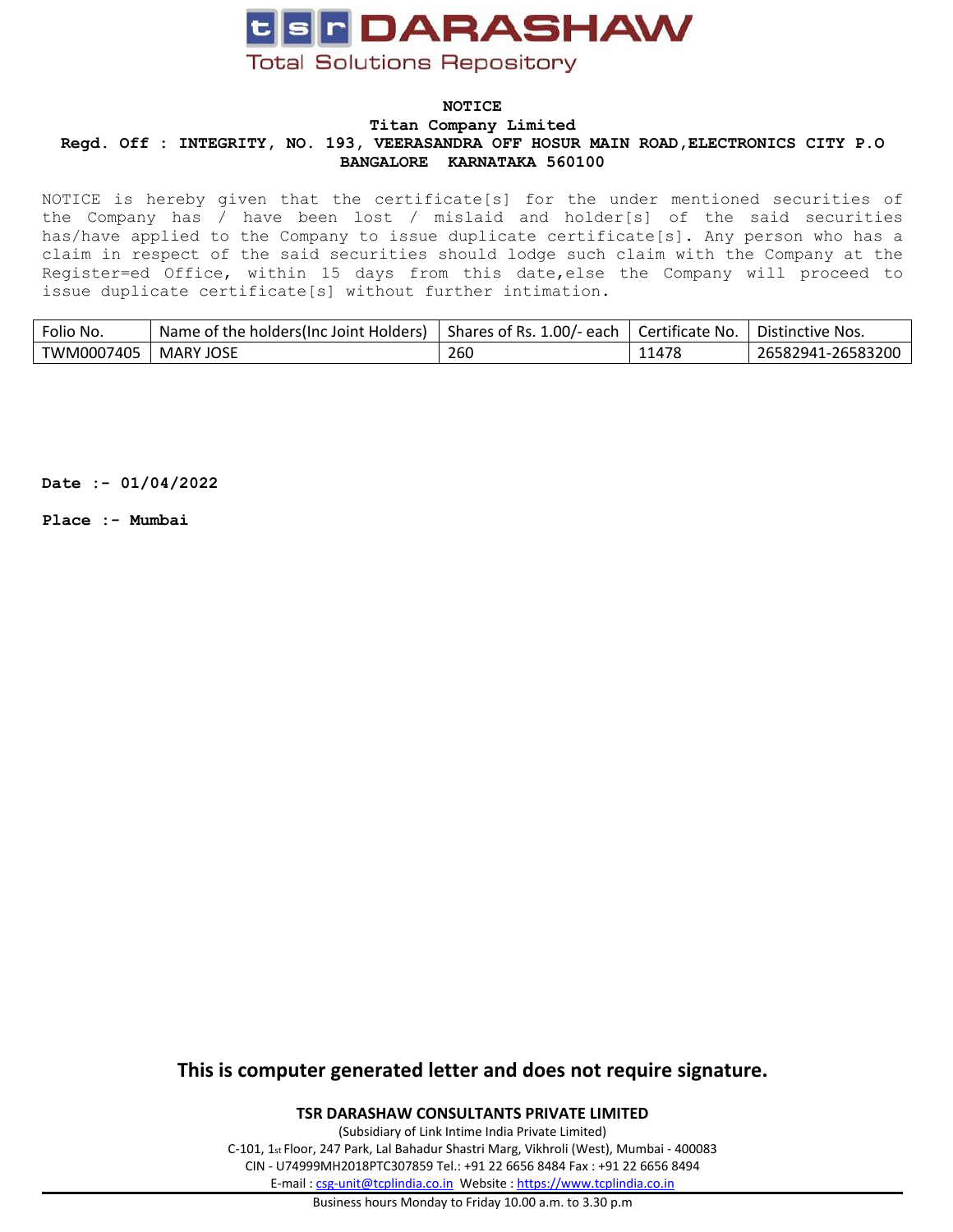

**National Stock Exchange of India Ltd. Date :-30/03/2022 Exchange Plaza Plot No.c-1, G-Block IFB Centre Bandra-Kurla Complex Bandra (East), Mumbai <sup>400051</sup> Maharashtra India**

**Attn : The Secretary of Stock Exchange**

Dear Sir[s]/Madam,

UNIT : Titan Company Limited RE : LOSS OF SHARE CERTIFICATES.

We have to advise you to place the appended Notice regarding loss of Certificate[s] for attention of the Members of the Exchange, with instructions that they communicate to us immediately if they are in <sup>a</sup> position to give us information relating to any transaction or whereabouts of the original certificate[s].

# **This is computer generated letter and does not require signature.**

**TSR DARASHAW CONSULTANTS PRIVATE LIMITED**

(Subsidiary of Link Intime India Private Limited) C-101, <sup>1</sup>st Floor, <sup>247</sup> Park, Lal Bahadur Shastri Marg, Vikhroli (West), Mumbai - <sup>400083</sup> CIN - U74999MH2018PTC307859 Tel.: +91 <sup>22</sup> <sup>6656</sup> <sup>8484</sup> Fax : +91 <sup>22</sup> <sup>6656</sup> <sup>8494</sup> E-mail : [csg-unit@tcplindia.co.in](mailto:csg-unit@tcplindia.co.in) Website : <https://www.tcplindia.co.in>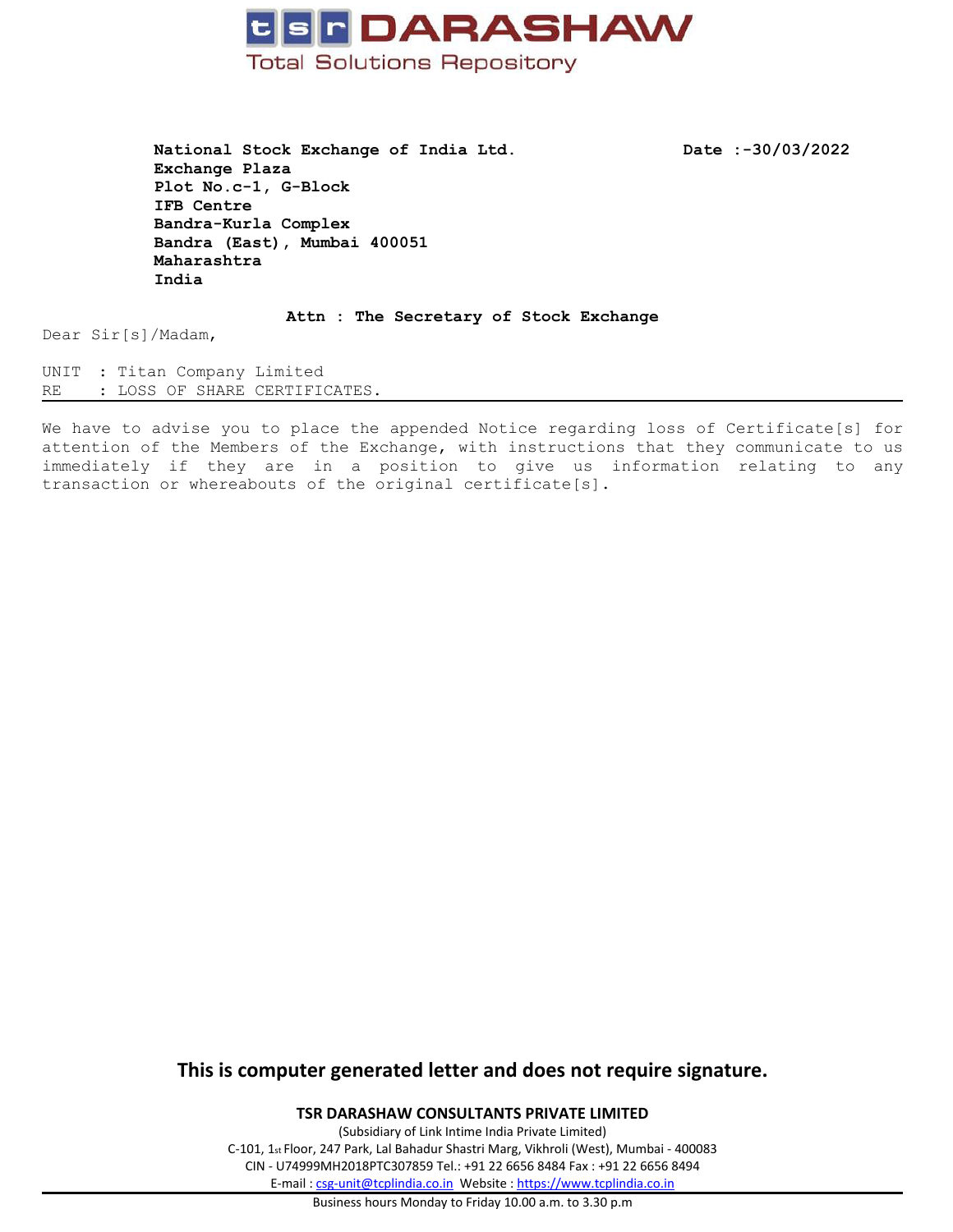

NOTICE is hereby given that the certificate[s] for the under mentioned securities of the Company has / have been lost / mislaid and holder[s] of the said securities has/have applied to the Company to issue duplicate certificate[s]. Any person who has <sup>a</sup> claim in respect of the said securities should lodge such claim with the Company at the Registered Office, within <sup>15</sup> days from this date, else the Company will proceed to issue duplicate certificate[s] without further intimation.

| Folio No.  | Name of the holders(Inc Joint Holders) | Shares of Rs. 1.00/- each | Certificate No. | Distinctive Nos.  |
|------------|----------------------------------------|---------------------------|-----------------|-------------------|
| TWK0008168 | K M SHANKAR PRABHU                     | 3120                      | $1027^-$        | 23985501-23988620 |
|            |                                        |                           |                 |                   |

**Date :- 30/03/2022**

**Place :- Mumbai**

# **This is computer generated letter and does not require signature.**

**TSR DARASHAW CONSULTANTS PRIVATE LIMITED**

(Subsidiary of Link Intime India Private Limited) C-101, <sup>1</sup>st Floor, <sup>247</sup> Park, Lal Bahadur Shastri Marg, Vikhroli (West), Mumbai - <sup>400083</sup> CIN - U74999MH2018PTC307859 Tel.: +91 <sup>22</sup> <sup>6656</sup> <sup>8484</sup> Fax : +91 <sup>22</sup> <sup>6656</sup> <sup>8494</sup> E-mail : [csg-unit@tcplindia.co.in](mailto:csg-unit@tcplindia.co.in) Website : <https://www.tcplindia.co.in>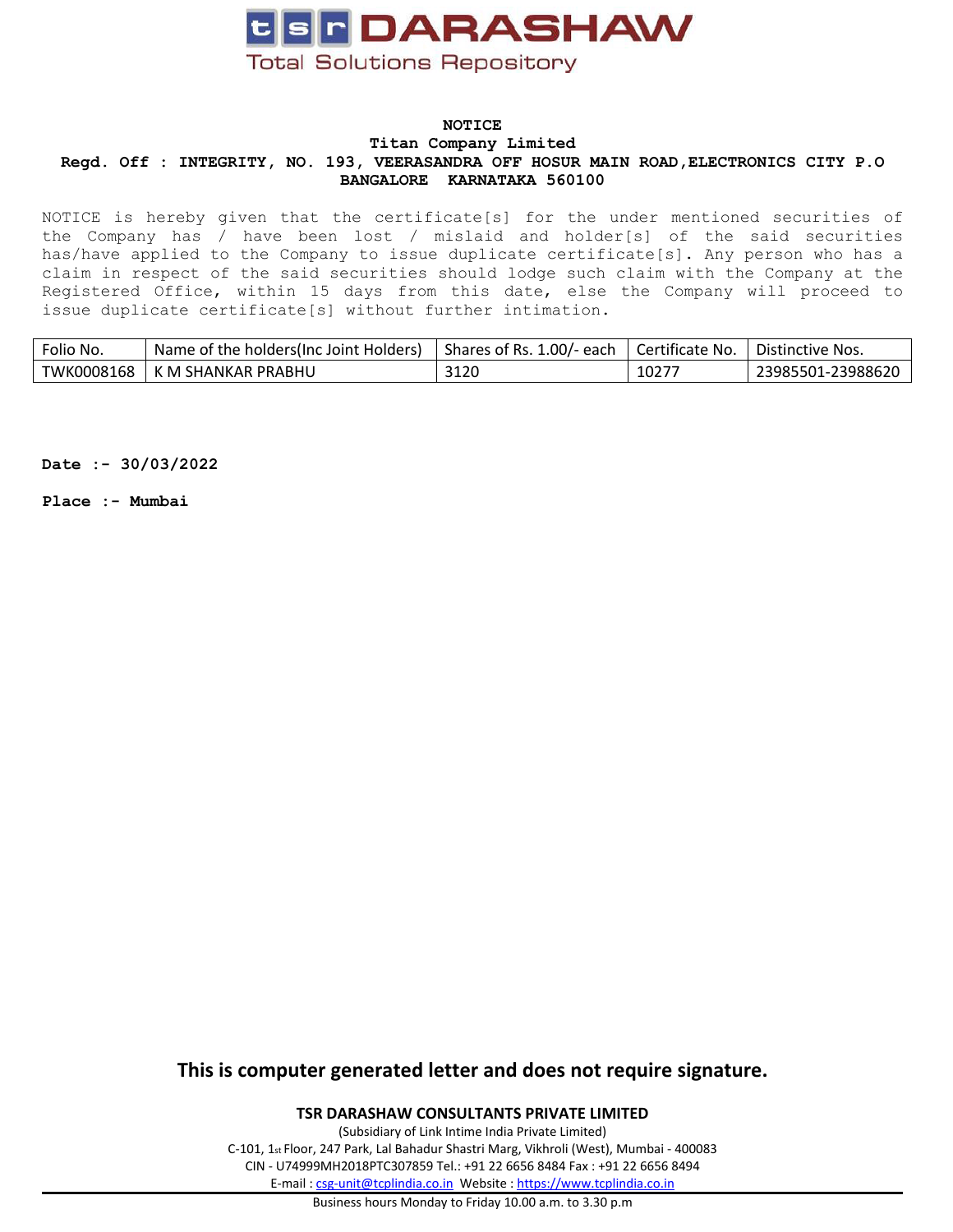

**BSE LIMITED Date :- 30/03/2022 PHIROZE JEEJEEBHOY TOWERS DALAL STREET FORT MUMBAI MAHARASHTRA INDIA 400001**

#### **Attn : The Secretary of Stock Exchange**

Dear Sir[s]/Madam,

UNIT : Titan Company Limited<br>RE : LOSS OF SHARE CERTIFI : LOSS OF SHARE CERTIFICATES.

We have to advise you to put the appended Notice regarding loss of Certificate[s] for attention of the Members of the Exchange, with instructions that they communicate to us immediately if they are in <sup>a</sup> position to give us information relating to any transaction or whereabouts of the original certificate[s].

# **This is computer generated letter and does not require signature.**

**TSR DARASHAW CONSULTANTS PRIVATE LIMITED**

(Subsidiary of Link Intime India Private Limited) C-101, <sup>1</sup>st Floor, <sup>247</sup> Park, Lal Bahadur Shastri Marg, Vikhroli (West), Mumbai - <sup>400083</sup> CIN - U74999MH2018PTC307859 Tel.: +91 <sup>22</sup> <sup>6656</sup> <sup>8484</sup> Fax : +91 <sup>22</sup> <sup>6656</sup> <sup>8494</sup> E-mail : [csg-unit@tcplindia.co.in](mailto:csg-unit@tcplindia.co.in) Website : <https://www.tcplindia.co.in>